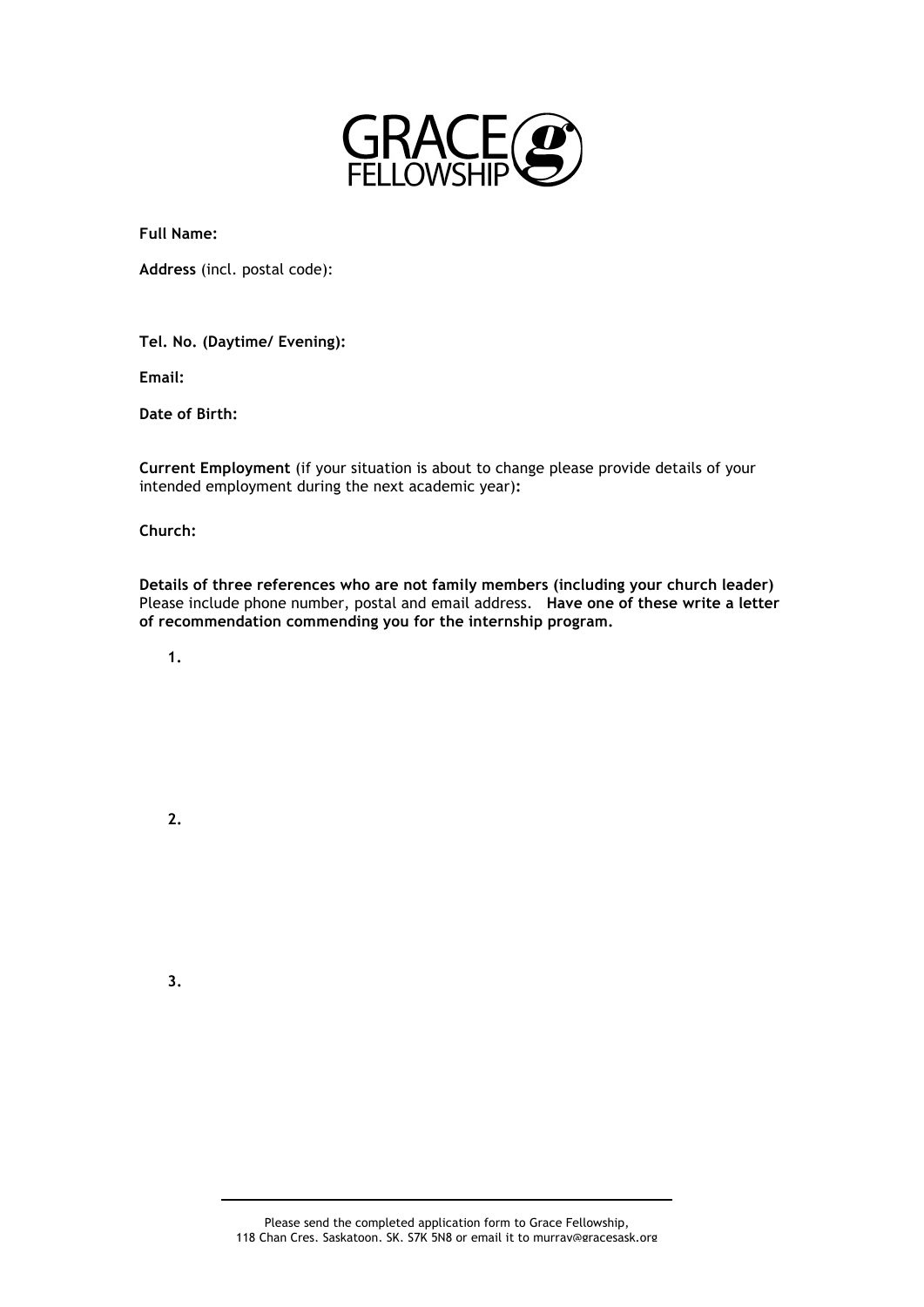**What are your top three motivations to be involved in the Grace Fellowship intern program?**

**In a few words, how would you describe your character and temperament?** (strengths and weaknesses)

**What involvement or position do you have in your local church?**

**What would you see as your main gifts?**

**How would you define your general theological position?**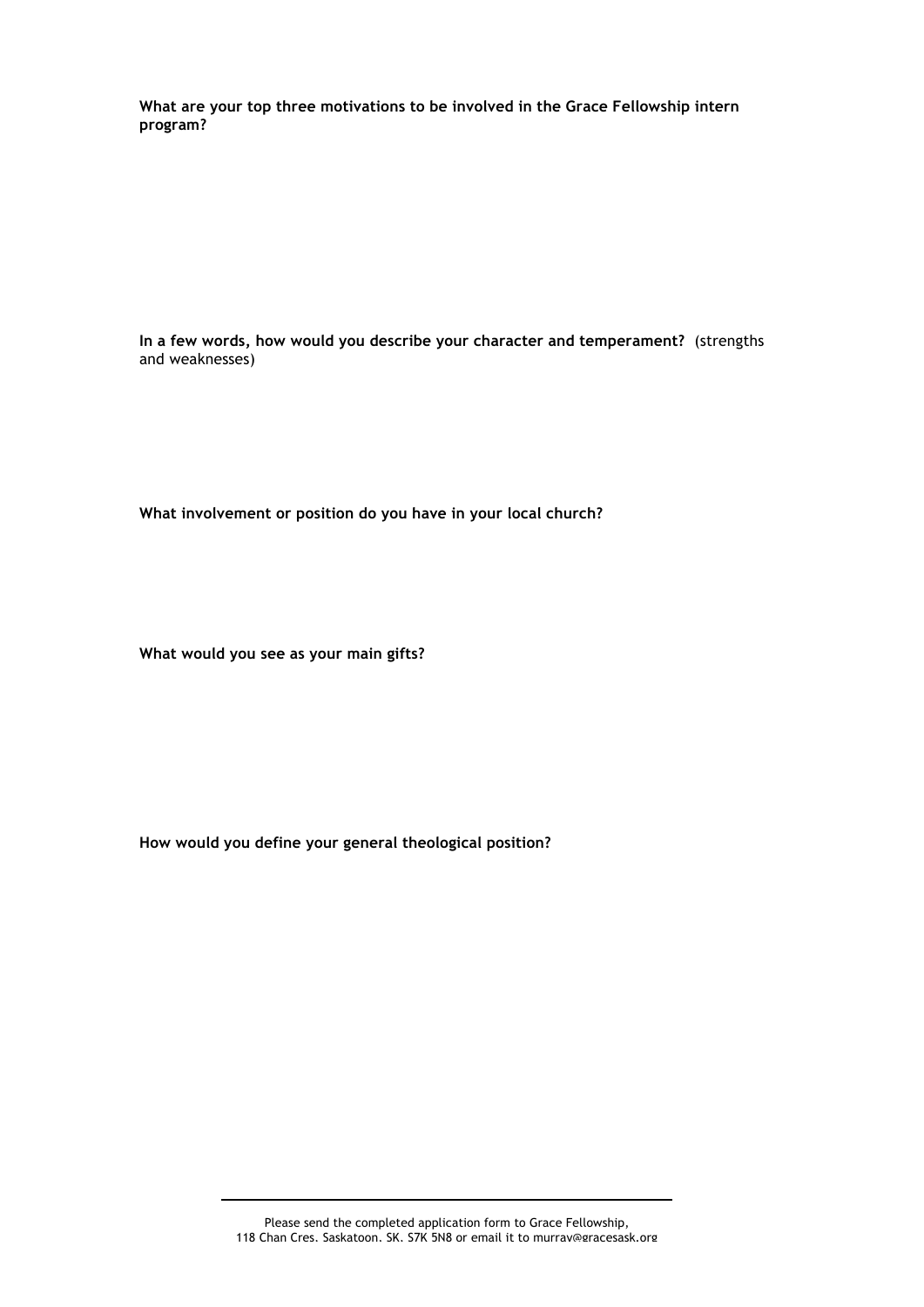**What is the gospel?**

**Summarize in a few words your position on:**

- **the authority of Scripture**
- **the work of the cross**
- **the sovereignty of God**

**In your own words, how do you understand the doctrine of predestination and what view do you personally hold on this doctrine? (e.g. God's sovereignty vs. man's responsibility, free will, who are the elect, etc.)**

**A group of people are talking and invite you to answer a question they have been trying to figure out. The question they are trying to answer is what role does prayer have in the Christian life if you preach the sovereignty of God? What would be your answer for them?**